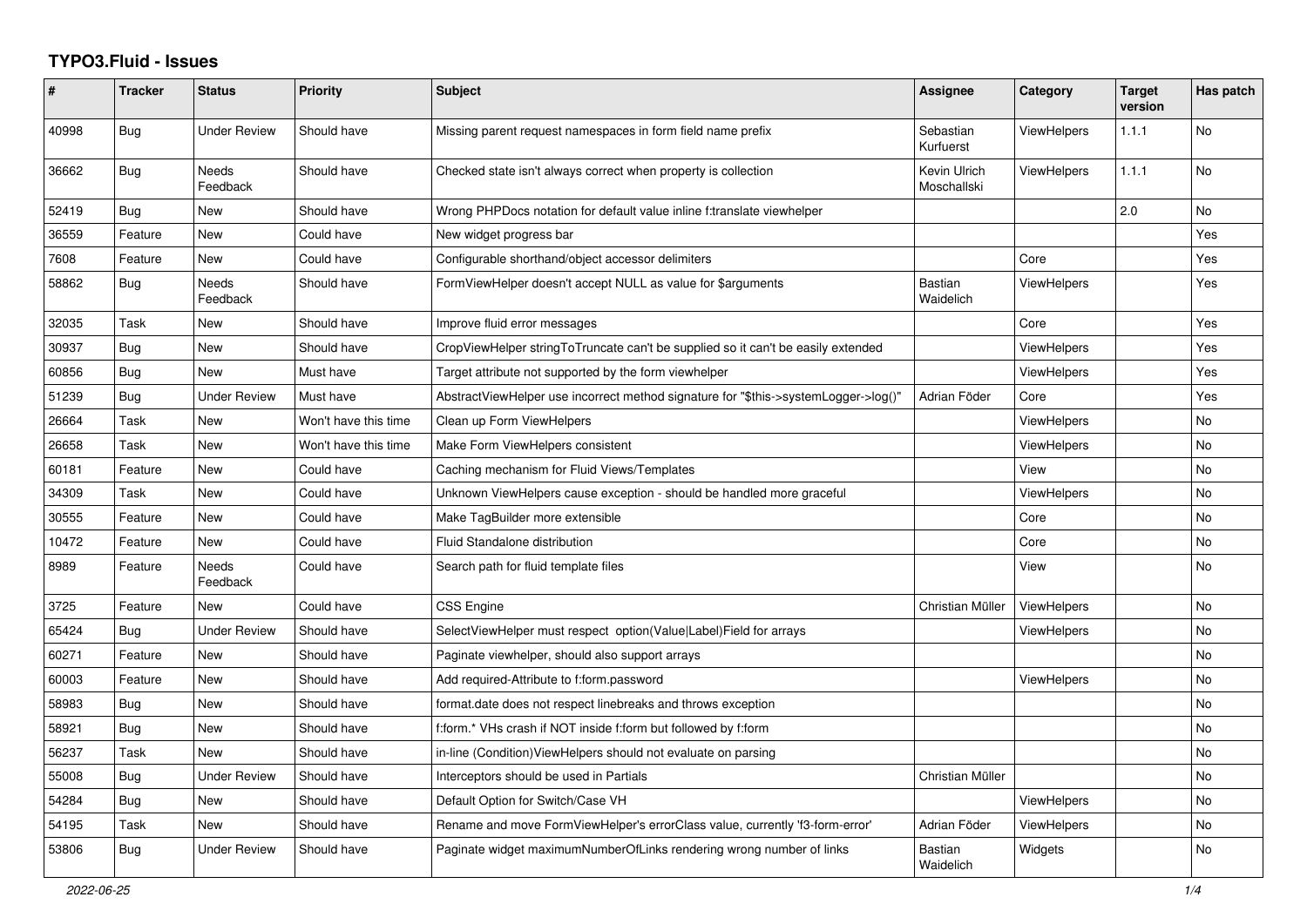| #     | <b>Tracker</b> | <b>Status</b>            | <b>Priority</b> | Subject                                                                                       | <b>Assignee</b>       | Category    | <b>Target</b><br>version | Has patch |
|-------|----------------|--------------------------|-----------------|-----------------------------------------------------------------------------------------------|-----------------------|-------------|--------------------------|-----------|
| 52640 | Feature        | <b>Under Review</b>      | Should have     | Create an UnlessViewHelper as opposite to the IfViewHelper                                    | Marc Neuhaus          |             |                          | <b>No</b> |
| 52591 | Bug            | New                      | Should have     | The Pagination Widget broken for joined objects                                               |                       |             |                          | No        |
| 51277 | Feature        | New                      | Should have     | ViewHelper context should be aware of actual file occurrence                                  |                       |             |                          | No        |
| 50888 | Bug            | <b>Under Review</b>      | Should have     | WSOD by changing name of section and if Fluid caches are generated                            |                       |             |                          | <b>No</b> |
| 49756 | Feature        | <b>Under Review</b>      | Should have     | Select values by array key in checkbox viewhelper                                             |                       |             |                          | No        |
| 49600 | Bug            | New                      | Should have     | f:form tag shown as a HTML on frontend                                                        |                       | ViewHelpers |                          | <b>No</b> |
| 47669 | Task           | New                      | Should have     | FormViewHelper does not define the default request method                                     |                       |             |                          | No        |
| 47006 | Bug            | <b>Under Review</b>      | Should have     | widget identifier are not unique                                                              |                       |             |                          | No        |
| 46545 | Feature        | New                      | Should have     | Better support for arrays in options of SelectViewHelper                                      |                       |             |                          | No        |
| 46257 | Feature        | <b>Under Review</b>      | Should have     | Add escape sequence support for Fluid                                                         |                       | Core        |                          | No        |
| 46091 | Task           | <b>Needs</b><br>Feedback | Should have     | Show source file name and position on exceptions during parsing                               |                       |             |                          | No        |
| 45394 | Task           | New                      | Should have     | Forwardport Unit test for standalone view                                                     |                       | View        |                          | No        |
| 45153 | Feature        | <b>New</b>               | Should have     | f:be.menus.actionMenuItem - Detection of the current select option is insufficient            |                       |             |                          | <b>No</b> |
| 43072 | Task           | New                      | Should have     | Remove TOKENS for adding templates fallback in Backporter                                     |                       | View        |                          | No        |
| 43071 | Task           | New                      | Should have     | Remove TOKENS for adding fallback teplates in B                                               |                       |             |                          | No        |
| 42743 | Task           | <b>New</b>               | Should have     | Remove inline style for hidden form fields                                                    |                       |             |                          | <b>No</b> |
| 42397 | Feature        | New                      | Should have     | Missing viewhelper for general links                                                          |                       |             |                          | No        |
| 40081 | Feature        | New                      | Should have     | Allow assigned variables as keys in arrays                                                    |                       |             |                          | No        |
| 39990 | Bug            | New                      | Should have     | Same form twice in one template: hidden fields for empty values are only rendered<br>once     |                       | Core        |                          | No        |
| 39936 | Feature        | New                      | Should have     | registerTagAttribute should handle default values                                             |                       | ViewHelpers |                          | <b>No</b> |
| 38130 | Feature        | New                      | Should have     | Checkboxes and multiple select fields should have an assignable default value                 |                       |             |                          | No        |
| 37619 | Bug            | New                      | Should have     | Fatal Error when using variable in name attribute of Section ViewHelper                       |                       | ViewHelpers |                          | No        |
| 37095 | Feature        | New                      | Should have     | It should be possible to set a different template on a Fluid TemplateView inside an<br>action | Christopher<br>Hlubek |             |                          | <b>No</b> |
| 36655 | Bug            | New                      | Should have     | <b>Pagination Links</b>                                                                       |                       | Widgets     |                          | <b>No</b> |
| 36410 | Feature        | New                      | Should have     | Allow templates to send arguments back to layout                                              |                       | ViewHelpers |                          | No        |
| 34682 | <b>Bug</b>     | <b>Under Review</b>      | Should have     | Radio Button missing checked on validation error                                              |                       | ViewHelpers |                          | No        |
| 33394 | Feature        | Needs<br>Feedback        | Should have     | Logical expression parser for BooleanNode                                                     | <b>Tobias Liebig</b>  | Core        |                          | No        |
| 33215 | Feature        | New                      | Should have     | RFC: Dynamic values in ObjectAccess paths                                                     |                       |             |                          | No        |
| 31955 | Feature        | New                      | Should have     | f:uri.widget                                                                                  |                       | Widgets     |                          | No        |
| 28554 | Bug            | New                      | Should have     | (v4) implement feature flag to disable caching                                                |                       |             |                          | No        |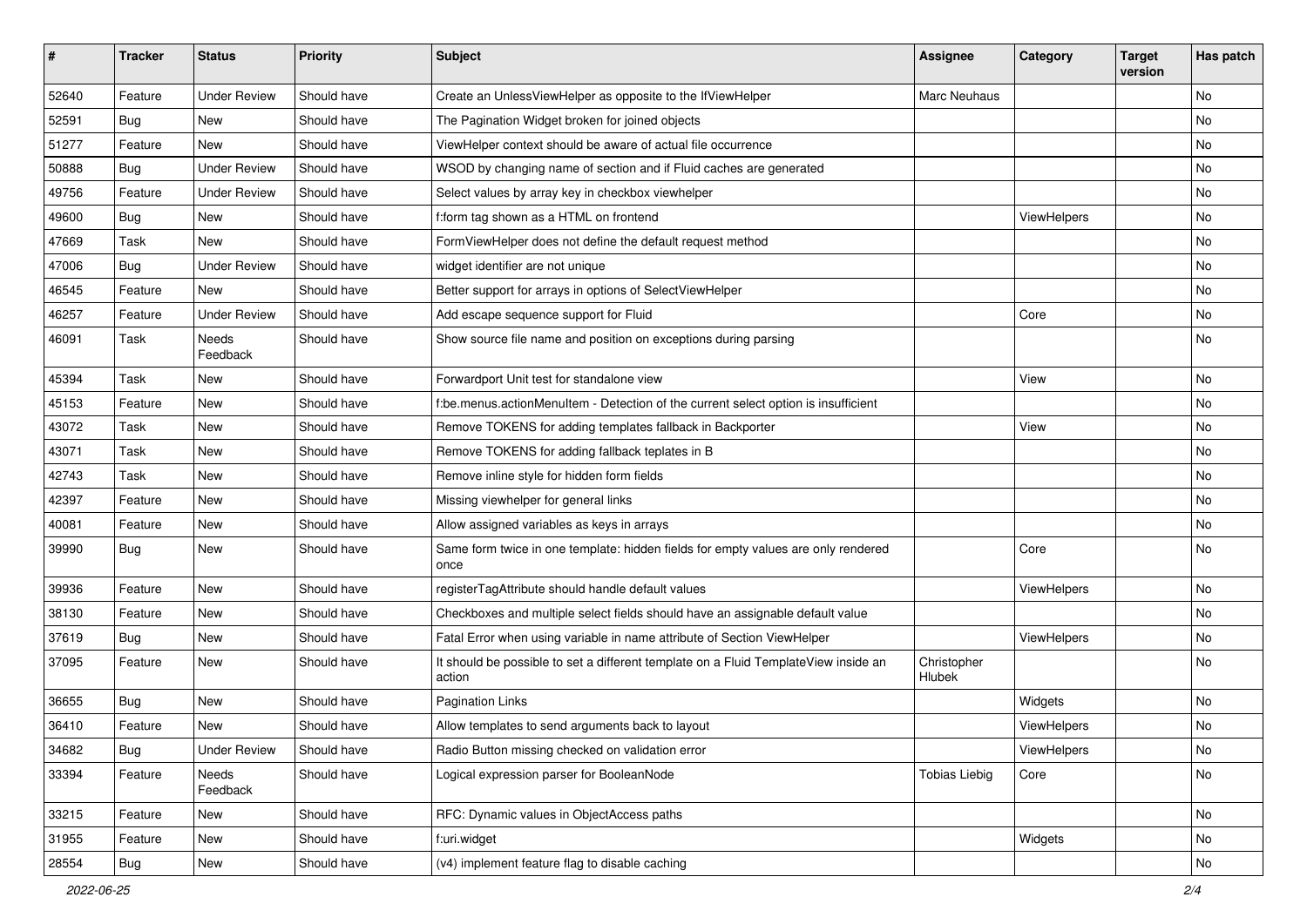| #     | <b>Tracker</b> | <b>Status</b>     | <b>Priority</b> | Subject                                                                                                     | <b>Assignee</b>        | Category    | <b>Target</b><br>version | Has patch |
|-------|----------------|-------------------|-----------------|-------------------------------------------------------------------------------------------------------------|------------------------|-------------|--------------------------|-----------|
| 28553 | Bug            | New               | Should have     | improve XHProf test setup                                                                                   |                        |             |                          | No        |
| 28552 | Bug            | New               | Should have     | (v5) write ViewHelper test for compiled run; adjust functional test to do two passes<br>(uncached & cached) |                        |             |                          | No        |
| 28551 | <b>Bug</b>     | Accepted          | Should have     | (v4) backport VHTest                                                                                        | Sebastian<br>Kurfuerst |             |                          | No        |
| 28550 | Bug            | New               | Should have     | (v4) make widgets cacheable, i.e. not implement childnodeaccess interface                                   |                        |             |                          | No        |
| 28549 | Bug            | New               | Should have     | make widgets cacheable, i.e. not implement childnodeaccess interface                                        |                        |             |                          | No        |
| 12863 | Bug            | New               | Should have     | Attributes of a viewhelper can't contain a '-'                                                              | Sebastian<br>Kurfuerst | Core        |                          | No        |
| 10911 | Task           | New               | Should have     | Tx_Fluid_ViewHelpers_Form_AbstractFormViewHelper->renderHiddenIdentityField<br>should be more reliable      |                        | ViewHelpers |                          | No        |
| 8648  | Bug            | New               | Should have     | format.crop ViewHelper should support all features of the crop stdWrap function                             |                        | ViewHelpers |                          | No        |
| 8491  | Task           | Needs<br>Feedback | Should have     | link.action and uri.action differ in absolute argument                                                      | Karsten<br>Dambekalns  | ViewHelpers |                          | No        |
| 5933  | Feature        | Accepted          | Should have     | Optional section rendering                                                                                  | Sebastian<br>Kurfuerst | ViewHelpers |                          | <b>No</b> |
| 3481  | Bug            | New               | Should have     | Use ViewHelperVariableContainer in PostParseFacet                                                           |                        | Core        |                          | No        |
| 3291  | Feature        | Needs<br>Feedback | Should have     | Cacheable viewhelpers                                                                                       |                        |             |                          | No        |
| 59057 | <b>Bug</b>     | Under Review      | Must have       | Hidden empty value fields shoud be disabled when related field is disabled                                  | Bastian<br>Waidelich   | ViewHelpers |                          | No        |
| 57885 | Bug            | New               | Must have       | Inputs are cleared from a second form if the first form produced a vallidation error                        |                        |             |                          | No        |
| 51100 | Feature        | New               | Must have       | Links with absolute URI should have the option of URI Scheme                                                |                        | ViewHelpers |                          | No        |
| 49038 | Bug            | New               | Must have       | form.select does not select the first item if prependOptionValue is used                                    |                        |             |                          | No        |
| 40064 | Bug            | New               | Must have       | Multiselect is not getting persisted                                                                        |                        | ViewHelpers |                          | No        |
| 38369 | Bug            | New               | Must have       | Resource ViewHelpers should not fall back to request package                                                |                        | View        |                          | No        |
| 33628 | Bug            | Needs<br>Feedback | Must have       | Multicheckboxes (multiselect) for Collections don't work                                                    | Christian Müller       | ViewHelpers |                          | <b>No</b> |
| 33551 | Bug            | New               | Must have       | View helper values break out of a partial scope                                                             | Sebastian<br>Kurfuerst | Core        |                          | <b>No</b> |
| 27607 | i Bug          | New               | Must have       | Make Fluid comparisons work when first element is STRING, second is NULL                                    |                        | Core        |                          | No        |
| 5636  | Task           | Under Review      | Must have       | Form_RadioViewHelper and CheckBoxViewHelper miss check for existing object<br>before it is accessed.        |                        |             |                          | No        |
| 48355 | Feature        | New               | Could have      | Assign output of viewhelper to template variable for further processing.                                    |                        |             |                          |           |
| 9005  | Feature        | Accepted          | Could have      | Fluid Template Analyzer (FTA)                                                                               | Sebastian<br>Kurfuerst |             |                          |           |
| 1907  | Feature        | New               | Could have      | Default values for view helpers based on context                                                            |                        | Core        |                          |           |